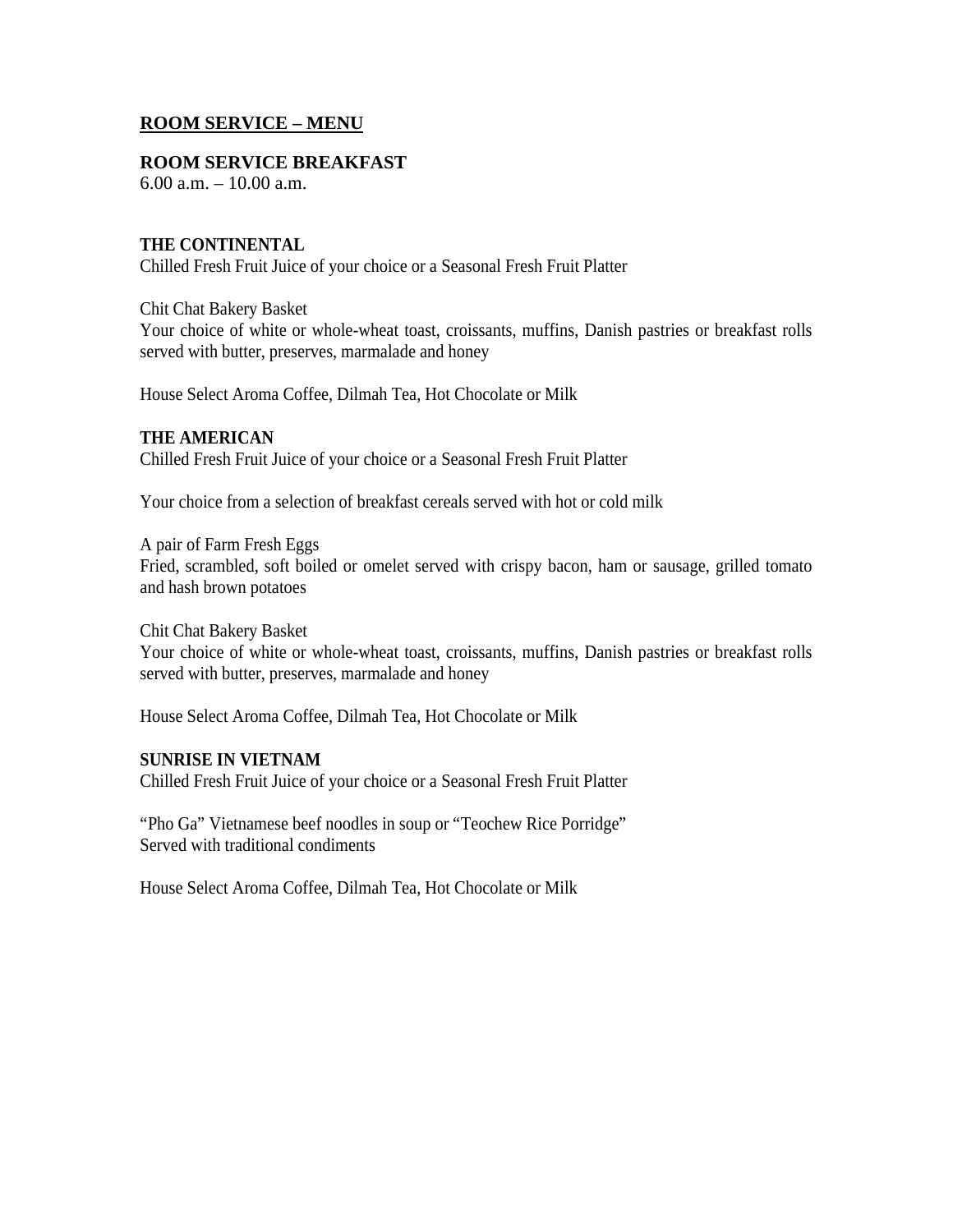# **ALL DAY DINING**

 $11.30$  a.m.  $-11.30$  p.m.

#### **STARTER** Grilled Chicken Caesar Salad

Romaine lettuce and roasted chicken breast tossed with Caesar dressing

# Malaysian Satay

Beef and chicken skewers with peanut sauce, onions, cucumber and tradition rice

# **BROILERS & BOARDS**

#### Succulent Beef Burger

Broiled succulent beef patty loaded with your choice of cheese, bacon, sautéed mushroom or fried egg. Served with French fries.

## Club Sandwich

Toasted triple decker of crispy bacon, mayonnaise chicken, fried egg, tomato and Iceberg lettuce

## Tuna Melt Cheese Sandwich

With lettuce and French fries

# Lox & Bagel

Smoked salmon on bagel bread with cream cheese

# **NOODLES & GRAINS**

Wok-fried Har Fun Flat rice noodles wok-fried with seafood and vegetables

# Oadles of Italian Naadles

Spaghetti, fettuccini or linguine pasta prepared in rich tomato sauce with the following style, Bolognaise, Napolitana, Carbonara or Marinara sauce

## Penang Hokkien Fried Noodles

Yellow noodles wok-fried with seafood, pork and vegetables. Flavored with soya and oyster sauce

# Yong Chow Fried Rice

Southern Chinese fried rice with diced ham, shrimps, eggs and vegetables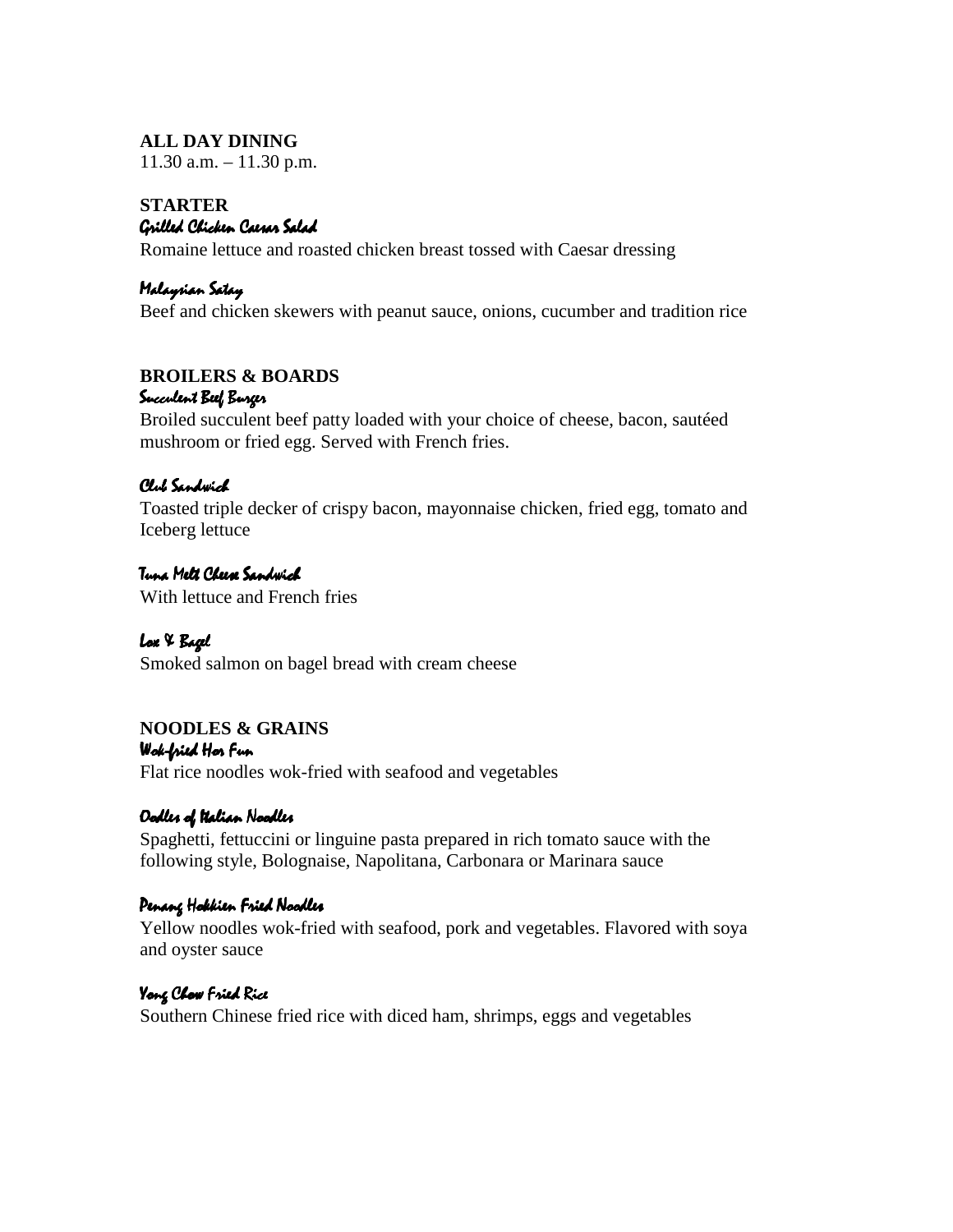**SOUP** Soup of the day Please ask your server

# Wild Mushroom "Cappuccino"

# **HOST COUNTRY'S FAVORITES** Deep-fried spring rolls Served with soy chili sauce and spicy orange dip

Chao Tom Prawns on sugar cane served with roasted peanut and fish gravy

**MAINS & GRILL** Wiener S*chitzel* Pan-fried escalope of veal with fresh garden salad

Raasted Rack of Lamb with Herbed Mustard Crust In thyme and garlic reduction. Served on garlic mashed potatoes

Grilled Marinated Chicken Chop With sautéed potatoes and butter vegetables

Blackened fillet of Seabass With tomato-lemon confit

# Slow-grilled Prime Beef Tenderloin

With choices of Burgundy mushroom, black pepper or Dijon mustard and sautéed potatoes and butter vegetables

**SWEET ENDINGS** Passion Fruit Pavlova With strawberry and honey dew

Tiramisu

Warm Apple Pie With vanilla sauce

Tropical Fresh Fruit Cream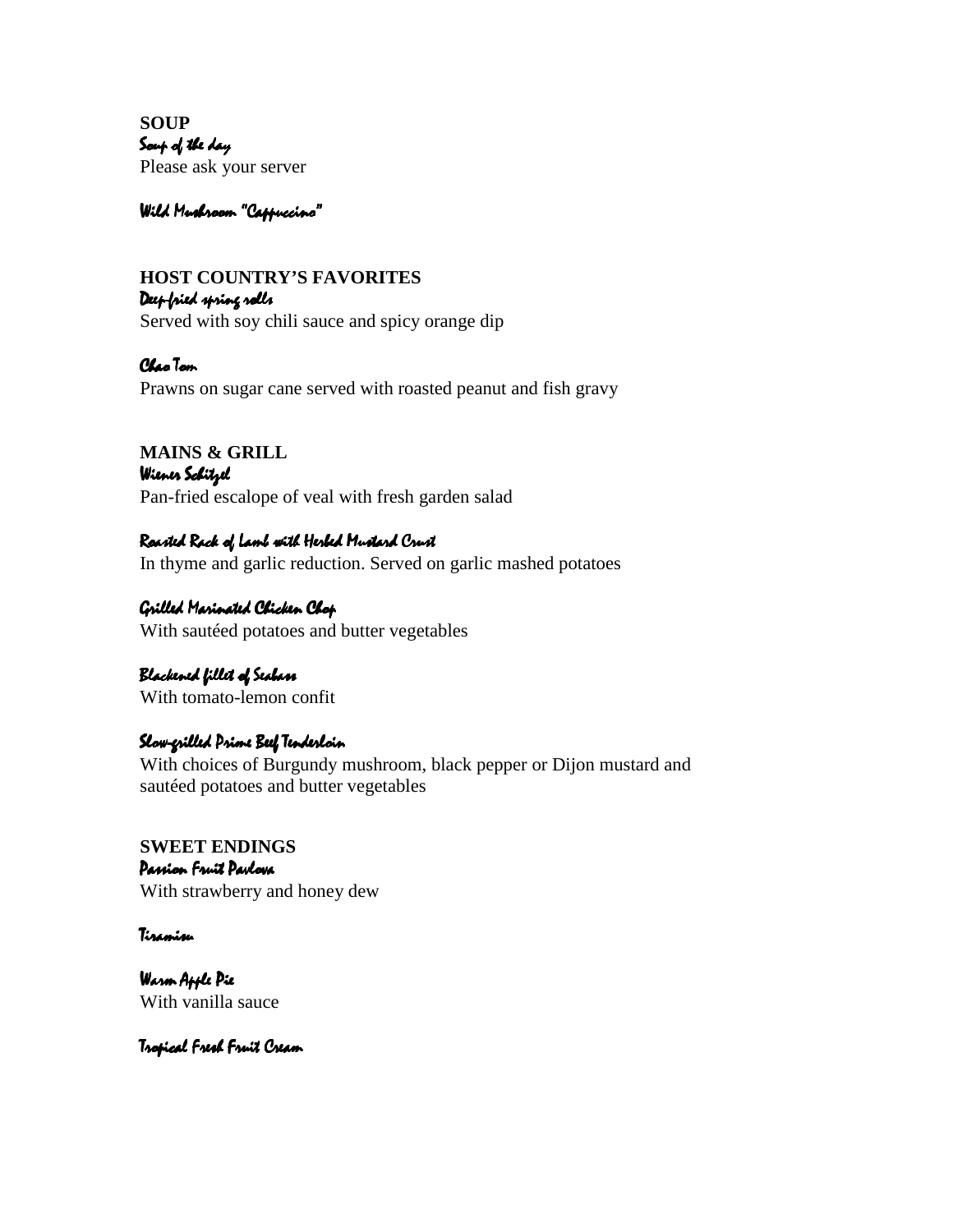# **ROOM SERVICE – BEVERAGE LIST**

## **APERITIFS**

Campari Martini Bianco, Martini Rosso Martini Extra Dry Fernet Branca Noilly Prat Dubonnet Pernod

## **SPIRITS**

# **Vodka** Absolut

Smirnoff Skyy

# **Gin**

Gordon's

# **Rum**

Bacardi Light Captain Morgan

## **Tequila**

Jose Cuervo

# **WHISKY**

#### **Premium**

Chivas Regal 12 Years Old Johnnie Walker Black Label Glenfiddich Single Malt Jack Daniels

#### **Standard**

Johnnie Walker Red Lable J&B Rare Canadian Club John Jameson Jim Beam Ballantine's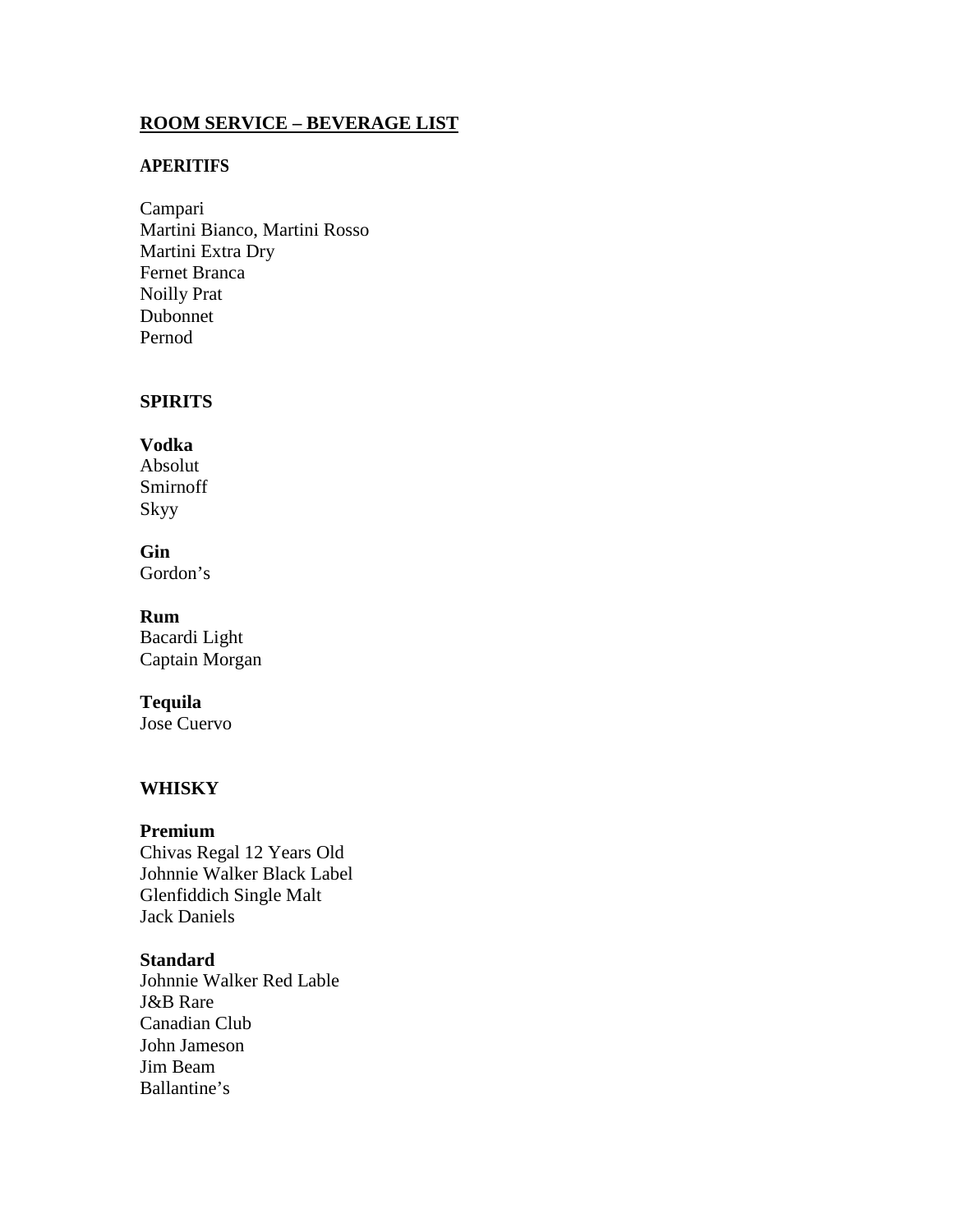## **COGNAC**

#### **Premium**

Hennessy X.O. Remy Martin X.O. Martell X.O. Martell Cordon Bleu Remy Martin Club

#### **Standard**

Hennesy VSOP Remy Martin VSOP Martell VSOP

#### **LIQUEURS**

Advocaat Apricot Brandy Amaretto Benedectine D.O.M. Bailey's Irish Cream Blue Curacao Cherry Brandy Cointreau Crème de Cacao Crème de Cassis Crème de Menthe Drambuie Frangelico Galliano Grand Marnier Kahlua Midori Melon Malibu Orange Curacao Sambuca Southern Comfort Tia Maria Triple Sec

#### **SHERRIES & PORTS**

Harvey's Bristol Cream Porto Tawny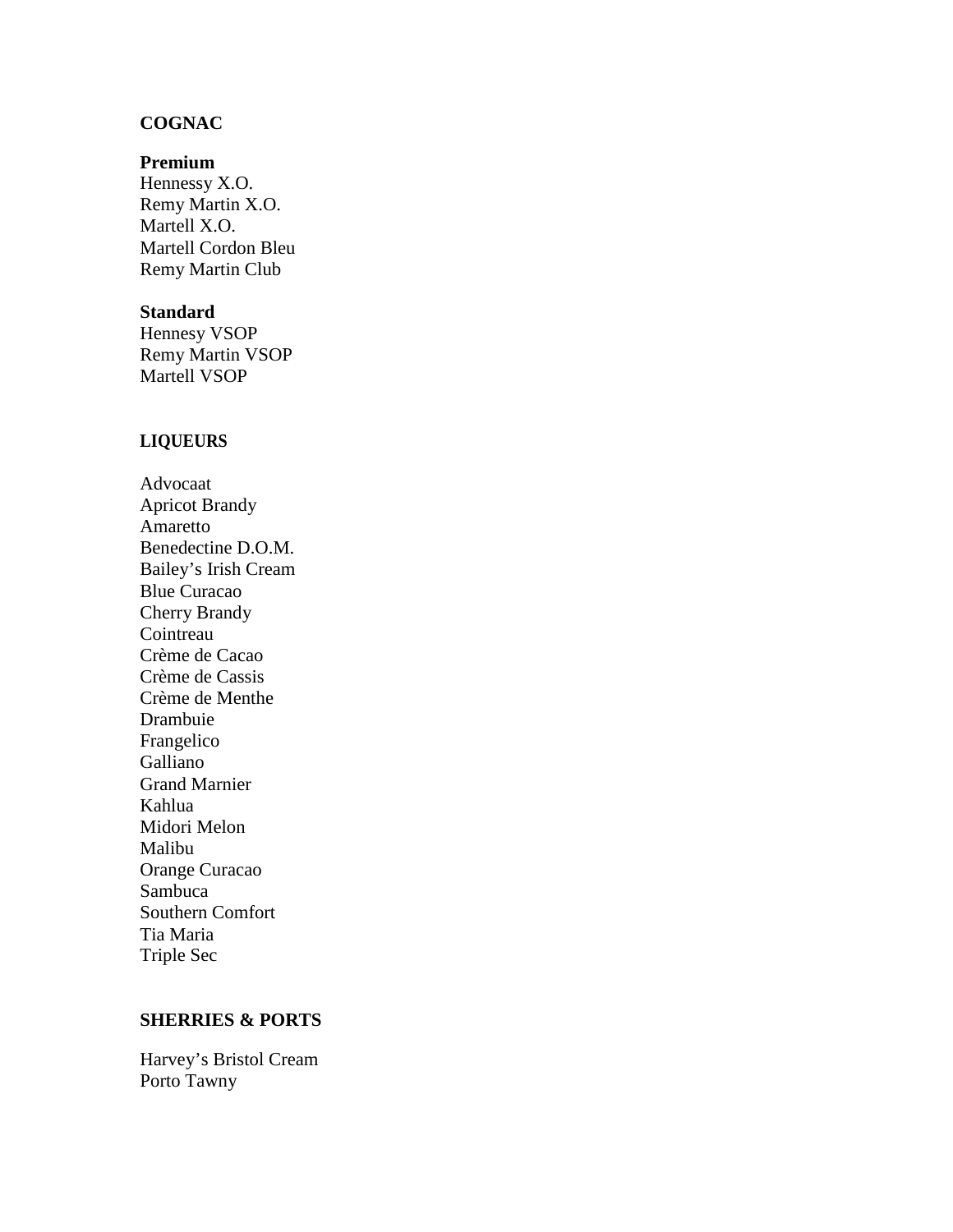## **JAPANESE SAKE (HOT OR COLD)**

Etsu no Hajime Nama Etsu no Hajime

#### **CHINESE WINES**

Mei Kui Lao Superior Hua Tiew Wine Lu Zhou Lao Jiao

# **DELICIOUS MOCKTAILS**

## **DRY AND SOUR**

Saigon Punch Orange, pineapple and lime juice with a dash of grenadine syrup

Shirley Temple Lime juice topped with sprite with a dash of grenadine syrup

Island Paradise Orange and lime juice, coconut cream and sugar syrup

Cruiser Raspberries, crushed pineapple, orange juice topped with lemonade

Juice Jumbo Pineapple, orange, apple, grape, lime juice and sugar syrup

Black Cat Dark grape juice, lime juice and sugar syrup, topped with soda water

Oramato Tomato and orange juice

# Sydney Sider Orange, pineapple, apple, lime juice and egg white with a dash of grenadine syrup

Virgin Mary Tomato and lime juice, salt, pepper, Tabasco and Worcestershire sauce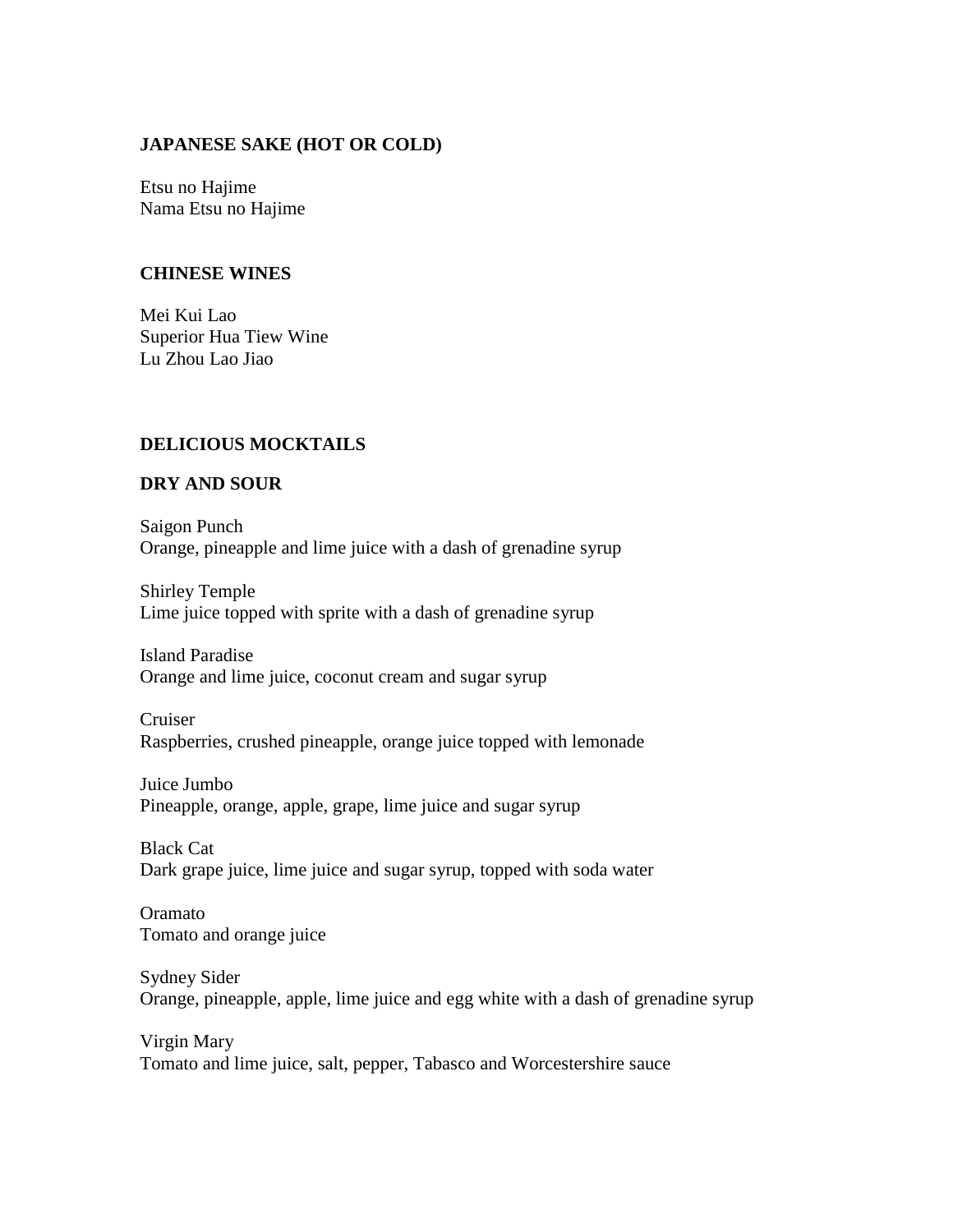# **SWEET**

Dust Settler Crushed pineapple, apple juice, topped with lemonade

Iron Man Egg, honey, ripe banana slice and orange juice

Red Magic Apple juice, raspberries and honey

Windless Hurricane Orange and lime juice, dash of grenadine syrup, topped with tonic water

# **CREAMY**

Banana Chocolate Shake Ripe banana slice, chocolate ice cream, fresh milk

Brazilian Break Dance Coffee, vanilla ice cream, fresh milk

Chiquita Banana ripe, orange juice, cream with a dash of grenadine syrup

Chocolate Cream Chocolate powder, milk, cream, sugar

Sunshine Pineapple juice, coconut cream, banana, cream and sugar syrup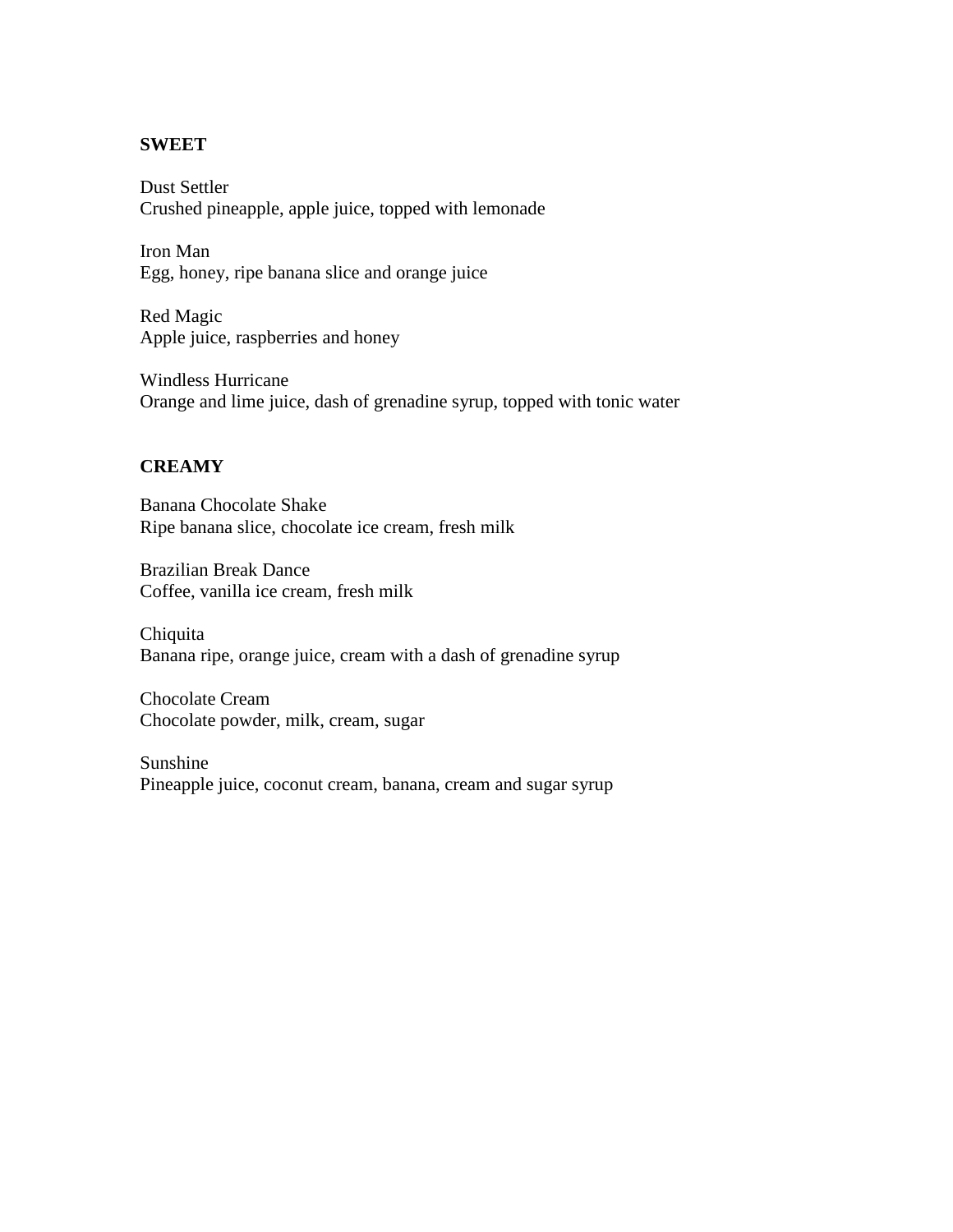# **CLASSIC COCKTAILS OF THE WORLD**

Martini Gin, dry vermouth lime or lemon twist

Gibson Gin, dry vermouth with cocktail onions

Tom Collins Gin, fresh lime juice topped with soda water

Pink Lady Gin, triple sec, lime juice, dash of grenadine syrup and egg white

White Lady Gin, cointreau, lime juice and sugar syrup

Manhattan Sweet, dry or perfect Canadian Club, sweet or dry vermouth, cocktail cherry or a twist of lemon

Americano Campari, sweet vermouth topped with soda water

Old Fashion Bourbon, angostura bitter, brown sugar with a splash of water

# **EQUALICIOUS COCKTAILS**

Margarita Tequila, triple sec, lime juice and a dash of sugar syrup

Blue Hawaii Light rum, blue curacao, lime juice, pineapple juice and sugar syrup

Island In The Sun Light rum, galliano, apricot brandy and pineapple juice

Long Island Ice Tea Gin, light rum, vodka, tequila, triple sec and lime juice topped with coke

Maitai Dark rum, amaretto, orange curacao, lime juice, pineapple juice and a dash of angostura bitter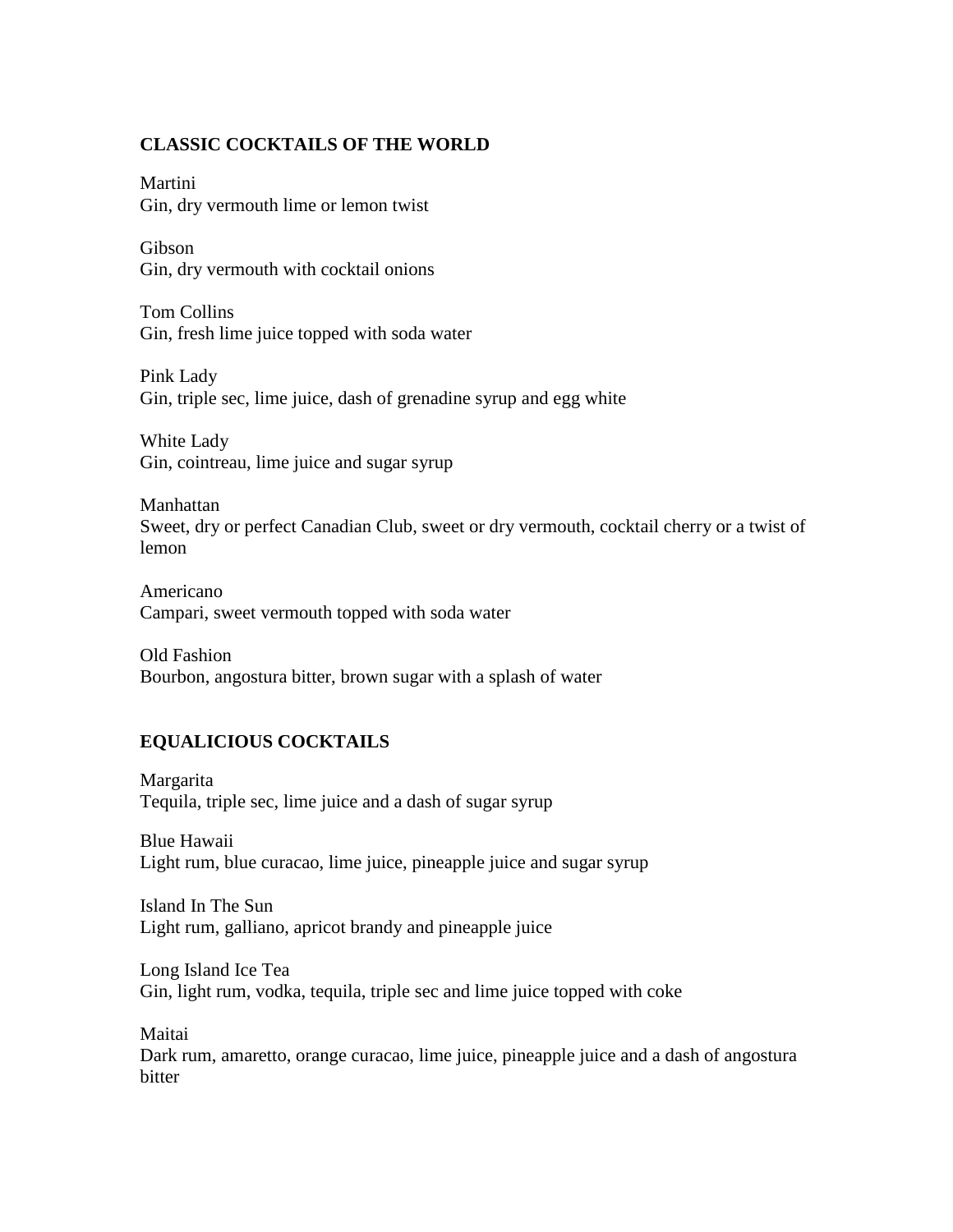Pina Colada Light rum, Malibu, coconut cream, pineapple juice, lime juice and sugar syrup Planter's Punch Dark rum, orange juice, lime juice, pineapple juice and sugar syrup

Singapore Sling Gin, cherry brandy, pineapple and lime juice, dash of D.O.M. and grenadine syrup topped with soda water

**Screwdriver** Vodka and orange juice

Around The World Gin, light rum, vodka, triple sec, tequila, orange, pineapple and lime juice

# **SPIRIT IN THE BEANS**

Irish Coffee John Jameson's Irish Whisky blended with freshly brewed coffee and topped with whipped cream

Mexican Coffee Kahlua blended with freshly brewed coffee and topped with whipped cream

Cobailey's Bailey's Irish cream blended with freshly brewed coffee and topped with whipped cream

French Connection Your choice of Cointreau, Drambuie or Grand Marnier blended with freshly brewed coffee and topped with whipped cream

# **BEERS**

# **IMPORTED**

Budweiser Corona Asahi Super Dry